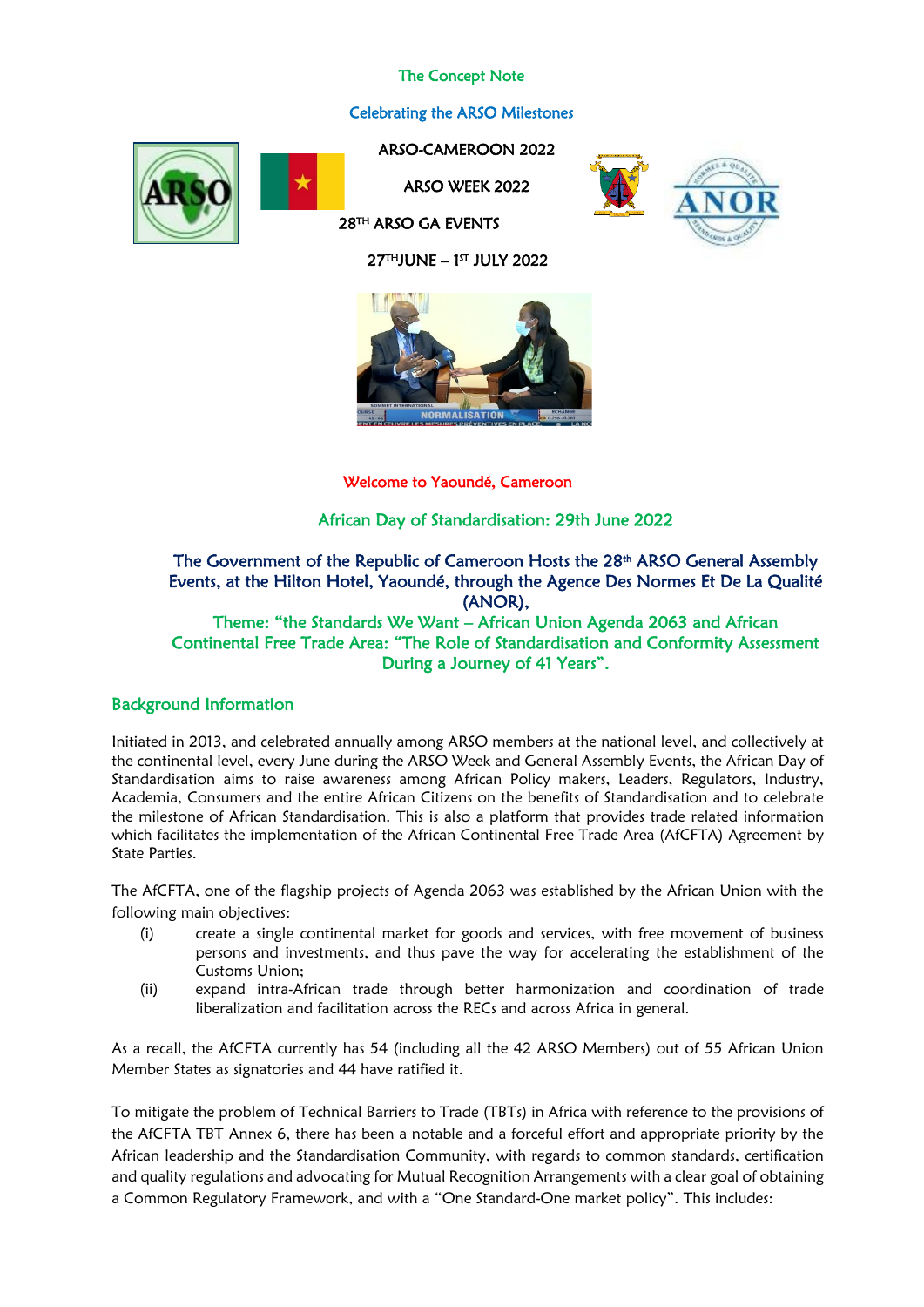- ➢ Synergy with Regional Economic Communities (RECs) to support and promote activities with regard to development, harmonisation and implementation of standards for identified priority products being traded under the AfCFTA as per the projected standards to be harmonised by ARSO in the context of the 4,547 HS6, Tariff lines for the AfCFTA.
- ➢ Partnership with development partners to support standards harmonization activities for priority sectors

For the 2022 African Day of Standardisation, the workshop has been organised with 4 Sessions, and with Plenary sessions with Presentations and discussions by Moderators, discussants and Experts, with the main purpose being to, highlight:

- 1. the need to ensure that the Standards harmonisation activities address the priority Sectors and Interests of both the RECs, Member States and the Continent, based on the traded products, and trade volumes and on sectors which impact on the continent's sustainable development.
- 2. The need for inclusivity in the Standardisation process, targeting all the RECs, member States (including the non-member States), the SMEs and Industries, as Standardisation is meant to increase productivity, export diversification and trade in Africa, and in the Context of AfCFTA Agreement.

The Sessions will highlight various milestones in the Harmonisation of African Standards and Conformity Assessments, including the International Standards, under the highlighted areas, and offering launching platform to increase opportunities for the implementation of the Sustainable standards.

Interpretation (English-French) will be provided during the sessions.

Session 1 – Impact of harmonised African standards in promoting the pharmaceutical industry's growth

Venue: Hilton Hotel Time: 08:30 am – 09: 30 am

#### 1. Background

Researches have shown that for the pharmaceutical industry, about 95.9% of Africa's imports of medicinal and pharmaceutical products, originate from outside the continent (Karisha Banga, et al. 2020), this is equivalent to \$17billion of imported pharmaceutical preparations and products.

If Africa is the only pharmaceutical market where genuinely high growth is still achievable, value of Africa's pharmaceutical industry jumped to USD 28.56 billion in 2017 from just USD 5.5 billion a decade earlier (Holt et al., 2015; Goldstein Research, 2020). That growth is continuing at a rapid pace and is projected to be worth USD 56 billion to USD 70 billion by 2030.

When COVID-19 outbreak happened, the World Trade Organization (WTO) and Organization for Economic Cooperation and Development (OECD) reports indicated the pandemic as the largest threat to global economy since the financial emergency of 2008–2009, as COVID-19 had severely demobilized the global economy. For Africa, it came in as a wakeup call, as it was demonstrated by the endemic reliance on imports, the breakdowns in supply chains associated with lockdown measures.

Furthermore, this new experience strengthened the case for developing intra-African regional value chains and unlocking the continent's business potential, with a positive shift from global to a more regional and local supply chain in the pharmaceuticals to foster manufacturing, trade, industrialisation and sustainable development.

#### 2. Role of implementing harmonised African standards in the pharmaceutical industry

To achieve the Africa we want, means all for one, various actors to speak with one voice on the use of harmonised African standards and improve the technical regulatory capacity. This means all African countries to be involved in the *harmonisation, adoption and implementation of the African standards and* technical regulations linking to the implementation of the AfCFTA

Therefore, below are a few benefits among the many Africa will experience by implementing the harmonised African standards are: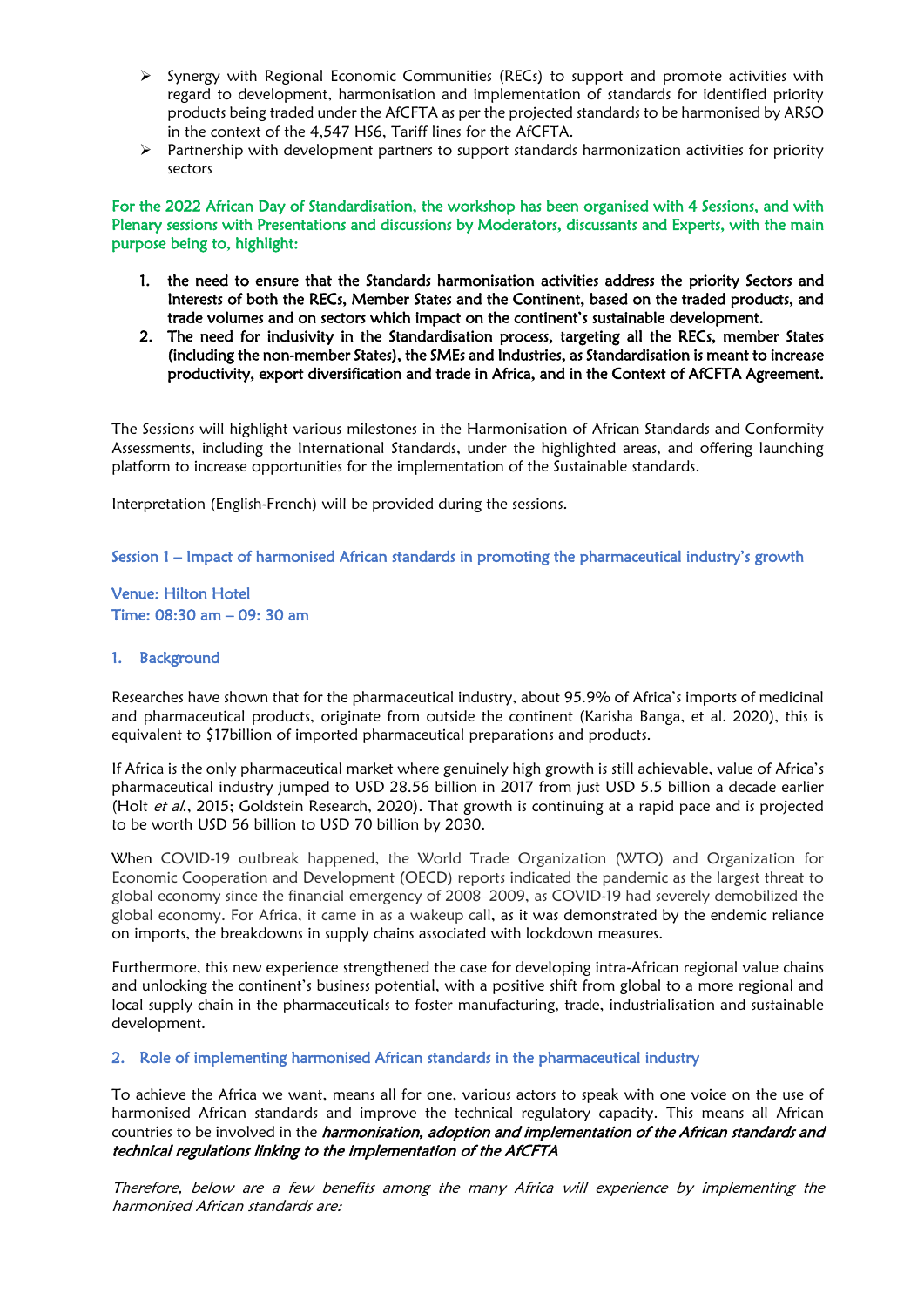- ❖ Strategic selection of essential medicinal products for local production
- ❖ Pricing of locally produced products that governments and people could afford
- ❖ Health security an uninterrupted supply of essential medicines and medical devices
- ❖ Innovation for development of formulations that are suitable for local conditions
- ❖ Facilitation for development of medical products for diseases which are neglected at the international level but are of significant interest at national, sub-regional and continental levels
- ❖ Gaining competitiveness and recognition for international accreditation of local industries in the manufacture of medical products.
- ❖ Create the basis for harmonization of medicines regulations and mutual recognition of regulators to facilitate intra-African trade in pharmaceuticals and medical devices.
- ❖ Form the basis for governments to formulate public procurement contracts with producers

It is in this regard, ARSO has partnered with various stakeholders, namely the African Export-Import Bank (Afreximbank) and the International Islamic Trade Finance Corporation (ITFC) under the umbrella of the Arab-Africa Trade Bridges Program (AATB) to harmonise standards for the Pharmaceuticals sector.

This harmonisation work is being done through different ARSO technical committees, among others:

- ARSO/TC 74, HealthCare Services
- ARSO/TC 78, Medical devices and equipment
- ARSO/TC 80, Pharmaceutical and medicinal products
- **ARSO/TC 82, African Traditional Medicine**
- ARSO CACO SC TR (WG5), ARSO CACO Technical Regulation Sub-Committee Working group 5 on Pharmacetical and medical devices

In a period of almost 2 years, ARSO has approved 126 standards and regulatory guidelines. ARSO projects to approve approximately 300 standards by the year 2023.

Example of a few standards that were harmonised to respond to the Covid 19 pandemic:

- $\cdot$  ARS 1692:2021, Medical devices Medical face masks Specification
- ❖ ARS 1694:2021, Medical respirators Specification
- ❖ ARS 1693:2021, Community face coverings Guide to minimum requirements, methods of testing and use
- ❖ ARS 1693:2021 Disinfectants Sanitizers Specification
- ❖ ARS 1653:2021 Disinfectants Quaternary ammonium based Specification

The work being done under these technical committees has the demonstrated that not only the standards being harmonised, once adopted and implemented, will change for the better the quality, safety and trade on the continent, it will also put Africa on an undeniable high level globally.

#### 3. Purpose of this session

The purpose of this session is to discuss the African regulatory landscape in the pharmaceutical sector and the need for harmonised African Standards and conformity Assessment, as the quality infrastructure will be vital in maintaining competitiveness and strengthening regional pharmaceutical supply chains, with the contribution of standards and regulatory cooperation for access to essential medical goods, and supporting local production.

In particular, the session will focus on the on-going standardisation initiatives, the challenges, the gaps and recommendations on addressing them; as well as the contribution of standards and regulatory cooperation for access to essential medical goods, and supporting local production and manufacturing, factoring in the lessons from COVID-19 and best way forward and Giving a better understanding the high potential for the continent to tap into the production of medicines and vaccines to contribute to addressing health gaps in the continent and increasing GDP growth.

It is by this, that a session was organised during the celebration of the African Day of Standardisation happening on 29<sup>th</sup> June 2022, in Yaoundé, Cameroon as one of the ARSO 28<sup>th</sup> General Assembly events.

### 4. The Objective of this session

The session aims to: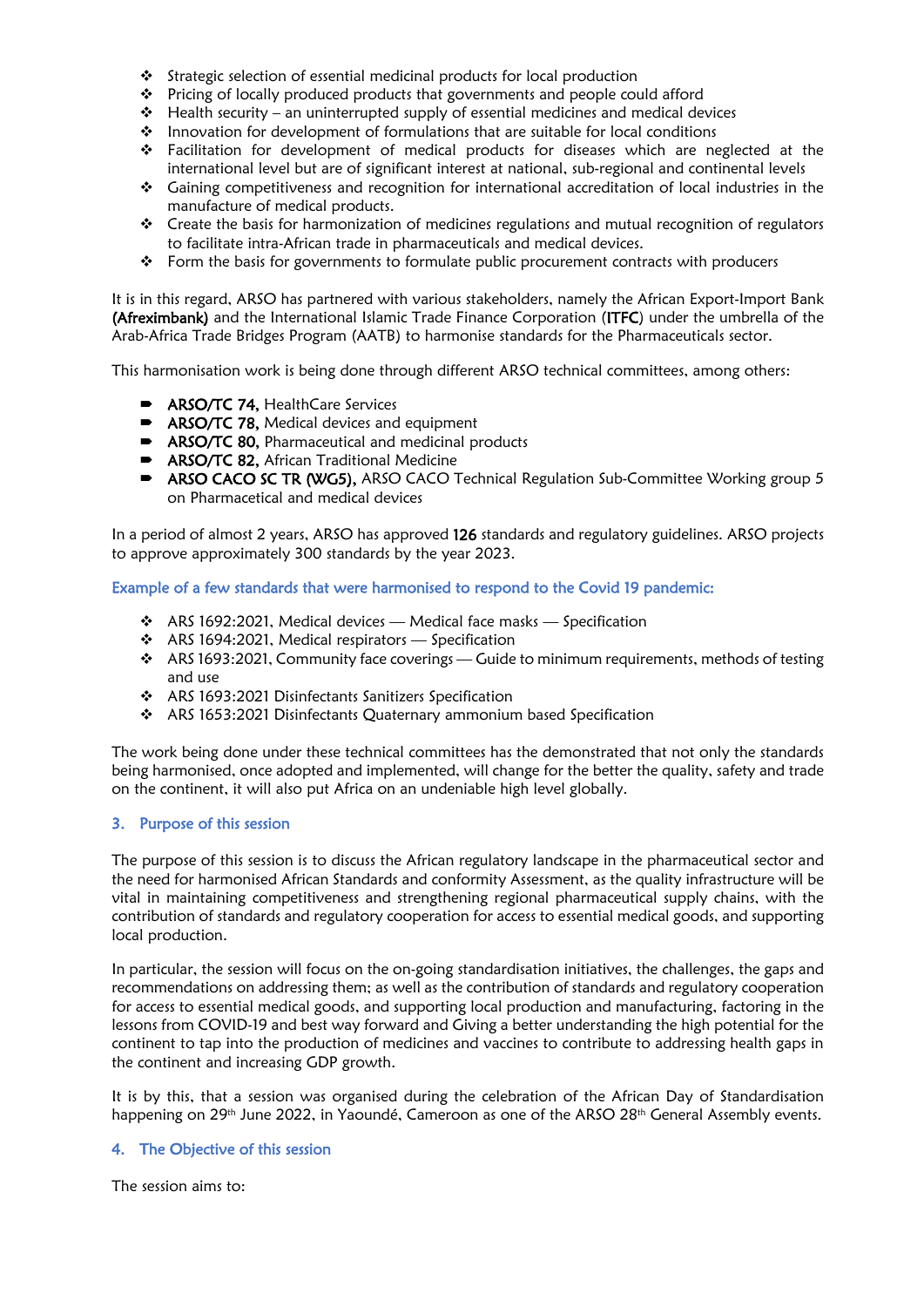- (i) Shed light on trade and investment opportunities that could be generated by the implementation African harmonised standards especially for the intra-African trade
- (ii) Increase awareness on the status of the pharmaceuticals sector in Africa
- (iii) Provide African multilateral development stakeholders with key ideas on how standards and conformity Assessment can facilitate the Manufacturing and trade in the sector for Africa
- (iv) Address the gaps and challenges on African healthcare policy and regulatory stakeholders, with a focus on the profound socio-economic impacts
- (v) Address the need for all African countries to ensure compliance of imports with safety standards

### 5. Structure of the session and contribution guide for discussants

### 5.1 Moderator:

Mr Katima Temba, Head of Certification Divisional - South African Bureau of Standards (SABS) and Secretary - ARSO CACO

### 5.2 ARSO Presentation

Topic: "The Impact of harmonised African standards in promoting the Pharmaceutical industry's growth" - Mrs. Sandra Umugwaneza

#### 5.3 Discussants

- Hon. Michael Okyere Baafi, MP (Ghana's Deputy Minister of Trade and Industry in charge of Industy)
- Mr. Temwa Gondwe, Senior Manager, Intra-African Trade Initiative Afreximbank
- Erin S. Crowley, Chief Scientific Officer, Q Laboratories, Past President, AOAC International
- Prof. Alex Dodoo, Director General Ghana standards Authority (GSA) and ARSO President-Elect

#### 5.4 Contribution Guide discussants

Objective (1) and (ii): Contribution by Hon. Michael Okyere Baafi, MP (Ghana's Deputy Minister of Trade and Industry - in charge of Industry)

- i) What are the investment opportunities for the pharmaceutical industry in Africa and how Africa can generate enough resources for the growth of this industry?
- ii) What are the policy measures that should be put in place for the development of a self-resilient pharmaceutical industry in Africa looking at how Ghana has developed the African Traditional Medicine sector?

### Objective (1) and (ii): Contribution by Afreximbank, Mr. Temwa Gondwe, Senior Manager, Intra-African Trade Initiative

- i) As an organization of innovative structures to deliver financing solutions that are supporting the transformation of the structure of Africa's trade, what are the benefits of pharmaceuticals local production and how can the Quality Infrastructure enhance it?
- ii) What can be done to promote accelerating industrialization and intra-regional trade, thereby sustaining economic expansion in Africa?

### Objective (iii) and (v): Contribution by AOAC/ Erin S. Crowley, Chief Scientific Officer, Q Laboratories, Past President, AOAC International

- i) How can Conformity Assessment Programmes help ensure the increase of safe and quality local manufacturing, but also make sure imported goods meet safety and other standards in the pharmaceutical industry
- ii) When do you think is the right time to strengthen global resiliency and Africa's in particular, as we look to achieve more sustainable economic development?
- Objective (iii): Contribution by Ghana standards Authority (GSA) Prof. Alex Dodoo, Director General GSA, Ghana and ARSO President-Elect.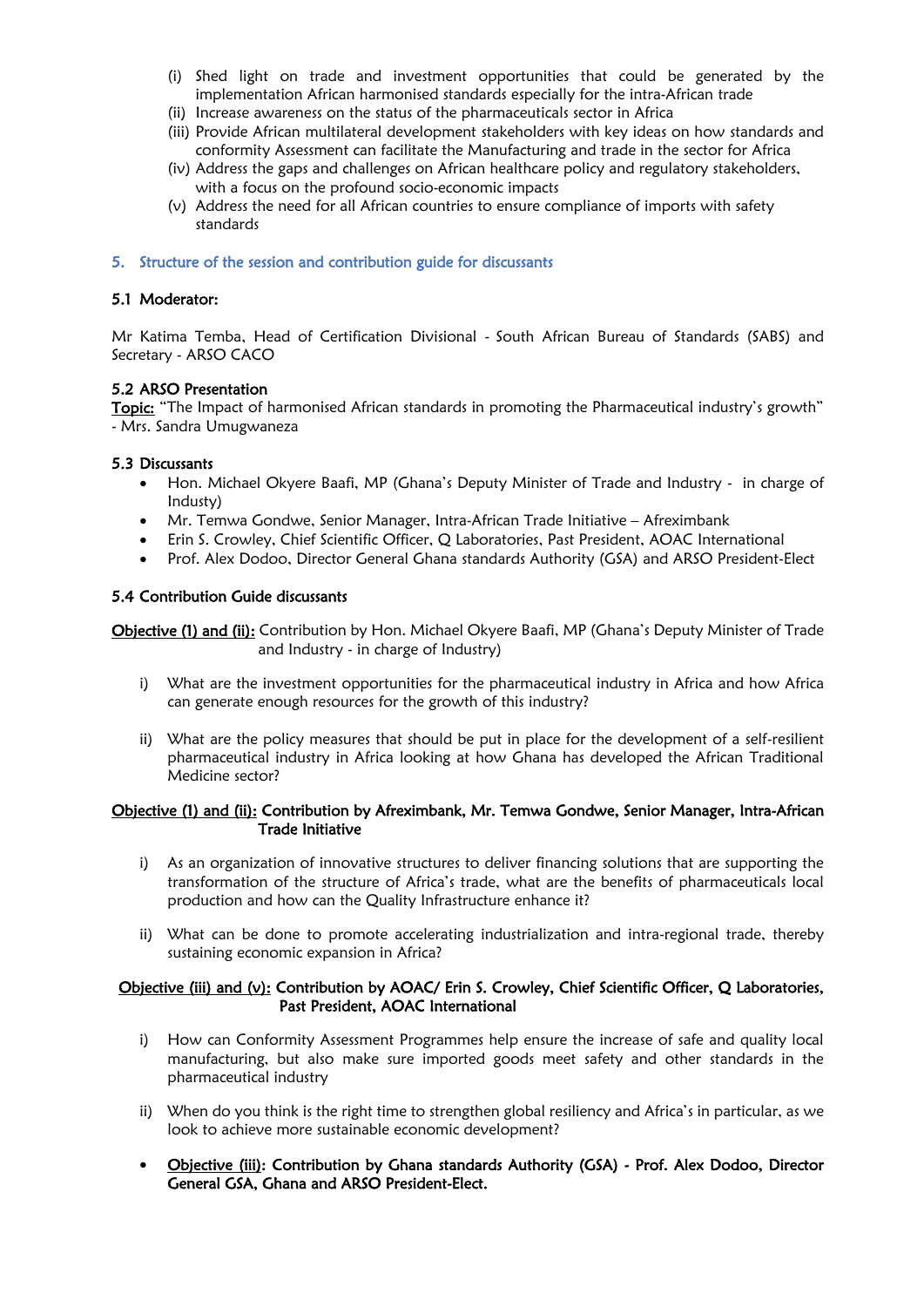- i) What is the importance of the Regulatory Coherence for the Pharmaceutical Industry Challenges and the role of the Regulatory Authorities
- ii) Address the gaps and challenges African healthcare policy and regulatory stakeholders, with a focus on the profound socio-economic impacts

The panel will end with a Question and Answer session where participants will be allowed to ask questions and clarifications.

#### 6. Contact

In case of any query please do not hesitate to contact, Mrs. Sandra Umugwaneza and Mr. Philip Okungu on [sandrau@arso-oran.org](mailto:sandrau@arso-oran.org) and [okungupm@arso-oran.org](mailto:okungupm@arso-oran.org) respectively.

### Session 2 – Using standards to underpin the value addition and access to market for Agriculture and Food products

Venue: Hilton Hotel Time: 11:30-13:00

#### 1. Background

Value addition is one of the important components of nutritional security and helps to increase the value of primary agricultural commodities through a particular production process. For that matter the farm to fork principles has a big impact in ensuring food quality and safety standards are met throughout the food value chain hence avoidance of post-harvest losses, transportation storage, industrialization, employment generation, export, extended availability of produce, foreign exchange earnings, product diversification and easy market access.

Farmers and food producers face challenges in accessing markets to sell their goods due several issues ranging from limited knowledge in modern agriculture practices, storage conditions and infrastructure, transportation and nowadays regulations, standards and conformity assessment procedure which are initially established to regulate the markets but sometimes end up also creating obstacles to trade because of their divergency.

Given the sensitivity of the food sector with regards to health, safety and quality of products, everyone has a part to play, thus stakeholders, partners and private sectors need to join hands and put in place mechanisms to reduce the above-mentioned challenges. Among the mechanisms thought about at African Regional level is harmonization of standards and Conformity Assessment for the sector and building capacity of all stakeholders involved in the food value chain hence to facilitate the intra-African trade.

#### 2. Role of harmonised African standards in agriculture and food products

ARSO is promoting harmonization of African standards and Conformity assessment systems focused on facilitating the production and trade of Agricultural and food products, in the context of the AfCFTA Agreement. The harmonization of standards is being done through eight main sectors namely fish and fisheries products, milk and milk products, horticulture, Coffee, cocoa and tea, live animals, animal feeding and agriculture and biotechnology with the support of experts from African Countries member of ARSO. To ensure the effective implementation of the African harmonized standards ARSO is also facilitating in the capacity building of MSMEs for certification, auditors, and certification bodies to comply with the requirements of the standards.

Apart from the development of standards, ARSO continues to engage stakeholders in the development of training modules, Certification guidelines, Value Addition Modules, Conformity Assessment Checklists and Audit Instructions, outreach Materials and as well as in awareness creation.

It is in this regard, ARSO has partnered with various stakeholders, namely African Development Bank (AfDB) and Physikalisch-Technische Bundesanstalt (PTB) to harmonise standards for the development of the agriculture and food products sector.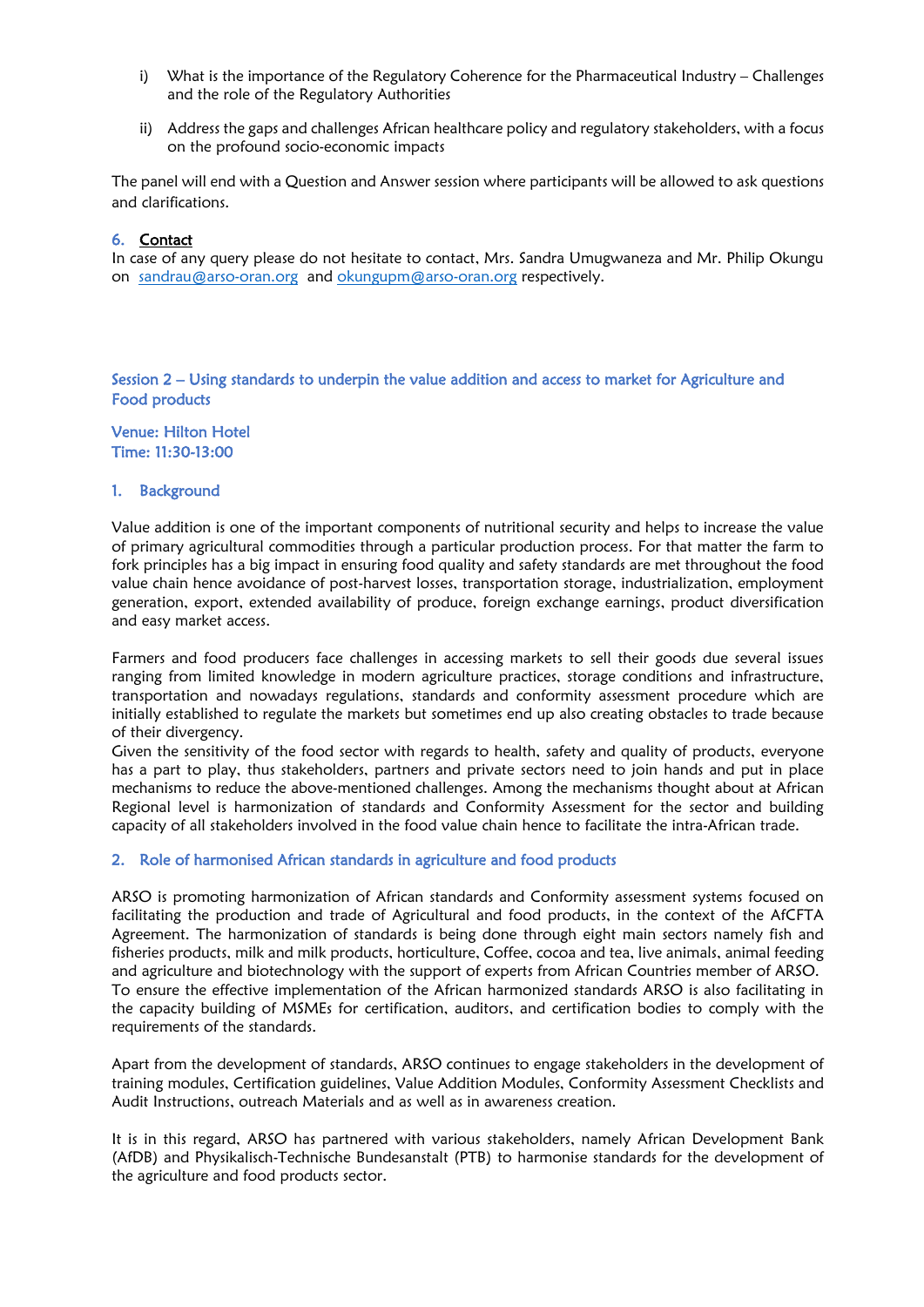Currently, ARSO has published 297 harmonized standards in Agriculture and food products and additionally 380 standards that are in process of being harmonized as well as 275 materials will be developed to support in the implementation of harmonized African standards.

This harmonisation work is being done through different ARSO technical committees, among others:

- 1. ARSO/TC 02, Apiculture and pollination services
- 2. ARSO/TC 03, Fish, fisheries and aquaculture
- 3. ARSO/TC 04, Milk and milk products
- 4. ARSO/TC 05, Horticulture
- 5. ARSO/TC 06, Coffee, cocoa, tea and related products
- 6. ARSO/TC 07, Meat, poultry, eggs and related products
- 7. ARSO/TC 08, Food additives
- 8. ARSO/TC 09, Spices, culinary herbs and condiments
- 9. ARSO/TC 10, Food hygiene
- 10. ARSO/TC 11, Contaminants and toxins in foods and feeds
- 11. ARSO/TC 12, Cereals, pulses and derived products
- 12. ARSO/TC 13, Oilseeds, edible fats and oils
- 13. ARSO/TC 14, Food packaging and labelling
- 14. ARSO/TC 15, Nutrition and foods for special dietary uses
- 15. ARSO/TC 16, Sugar, starch and confectionery
- 16. ARSO/TC 17, Animal feeding, feeds and feeding stuffs
- 17. ARSO/TC 18, Alcoholic and non-alcoholic beverages
- 18. ARSO/TC 19, Seed and propagation materials
- 19. ARSO/TC 20, Tobacco and similar products
- 20. ARSO/TC 21, Pesticide residues
- 21. ARSO/TC 22, Agrochemicals
- 22. ARSO/TC 23, Live animals
- 23. ARSO/TC 63, Drinking water supply and sanitation systems
- 24. ARSO/TC 79, Veterinary drugs
- 25. ARSO/TC 83, Agriculture and biotechnology

#### Example of a few standards that were harmonized for agriculture and food product

#### Cassava

- 1. ARS 835:2016, Fresh sweet cassava Specification
- 2. ARS 837:2016, Fresh cassava leaves Specification
- 3. ARS 838:2016, Cassava flour Specification
- 4. ARS 839:2016, Dried cassava chips Specification
- 5. ARS 840:2016, High quality cassava flour Specification

#### Sorghum

- 6. ARS 462:2016, Sorghum Specification
- 7. ARS 468:2016, Sorghum flour Specification

#### Millet

- 8. ARS 463:2016, Pearl millet grains Specification
- 9. ARS 469:2016, Millet flour Specification
- 10. ARS 857:2016 Finger millet grains Specification

#### Dry Beans

- 11. ARS 861:2016 Fortified maize flour Specification
- 12. ARS 864:2013, Dry beans Specification
- 13. ARS 865-2014 Green grams Specification
- 14. ARS 869-2014, Dry whole peas Specification
- 15. ARS 872-2014, Dry soybeans Specification

#### Maize

- 16. ARS 461:2013, Maize grains (Corn) Specification
- 17. ARS 466:2013, Milled maize products Specification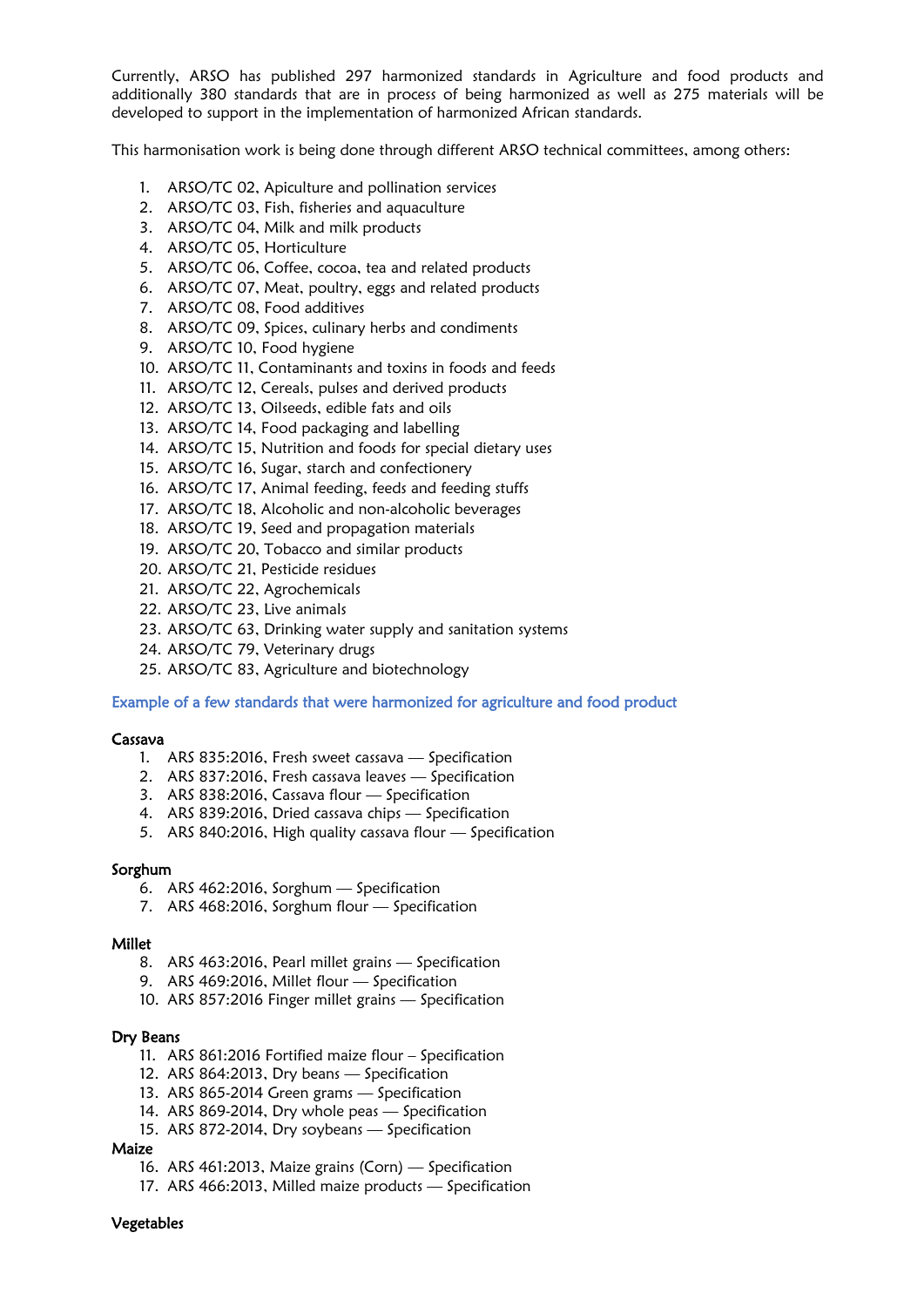### 18. ARS 927:2018, Fresh kales (leafy vegetables) — Specification

### Animal

19. ARS 1105:2018, Good agricultural practices for poultry farms 20. ARS 1108:2018, Good agricultural practices for beef cattle farms

## 3. Purpose of session 2

This session will therefore discuss the TBT and SPS effects on Agricultural Trade in Africa and the standardization need for the Sector to facilitate value addition creation and market access for agricultural products.

### 4. Objectives of this session

The main objective of this session is to offer a platform for discussions on:

- i. The trade effects of SPS measures and TBTs on value added Agricultural and food products, focusing on the opportunities and challenges of the full liberalization of trade under the AfCFTA Agreement
- ii. Understanding the challenges faced by farmers and producers in increasing the value of primary agricultural products and emerging opportunities in agriculture business.
- iii. Role of different stakeholders involved in agriculture production and value addition
- iv. How harmonization and implementation of standards and conformity Assessments can facilitate access to market and increase intra-African Trade in Agricultural Products for food security within the continent

### 5. Structure of the session and contribution guide for discussants

## 5.1 Moderator:

• Dr. Simplice Nouala, Head – Division of Agriculture and Food Security, Department of Agriculture, Rural Development, Blue Economy and Sustainable Environment- African Union Commission

## 5.2 Presentation by ARSO

Topic: The impact of "Harmonisation of African standards in agriculture and food products – Case of case of Dairy, Horticulture, Fisheries, fish and fisheries products, milk and milk products, Coffee, cocoa and tea, live animals, animal feeding and agriculture and biotechnology – Mrs. Liliane Kamanzi

#### 5.3 Discussants

- Mr. Omar Saidi Shabaan The Minister for Trade and Industry of Zanzibar
- Ms. Nana Pokua ARSO CACO representative
- Mr. Reuben Gisore ARSO Technical Director

#### 5.4 Contribution guide for the discussants

#### Objective 1: Contribution by Mr. Omar Saidi Shabaan - The Minister for Trade and Industry of Zanzibar

i) Are there initiatives, incentives, and strategies to support the value addition of agricultural production in order to grasp the opportunity of the trade liberalization under the AfCFTA Agreement. What are the entrepreneurship policies and strategies to motivate and improve quality of agriculture products?

## Objective 2: Contribution by Ms. Nana Pokua - ARSO CACO representative

ii) Does Africa have adequate Quality infrastructure to support in the verification/assurance of the safety and quality of agricultural products prior to putting them on the targeted market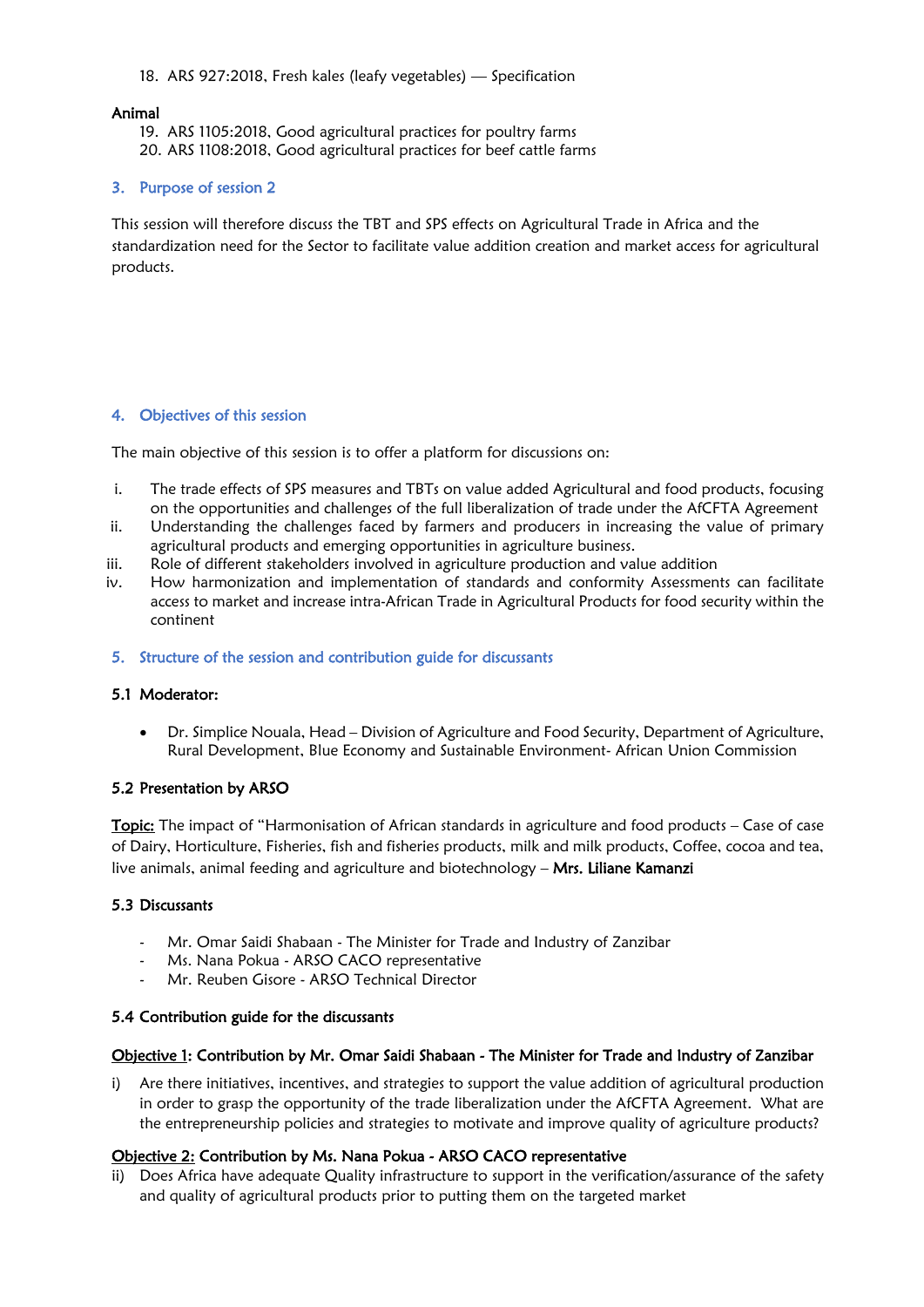### Objective 3&4: Contribution by Mr. Reuben Gisore - ARSO Technical Director

- iii) What should be the role of partners in supporting farmers and manufacturers to improve and increase their products, regarding accessing targeted markets?
- iv) Do African MSMEs have required technological infrastructure and innovation in the whole value chain, skills and competence of farmers and producers to ensure safe and quality products on regional and international markets

The panel will end with a Question and Answer session where participants will be allowed to ask questions and clarifications.

### 6. Contact

In case of any query please do not hesitate to contact, Mrs. Liliane Kamanzi and Mr. Philip Okungu on [lilianek@arso-oran.org](mailto:lilianek@arso-oran.org) and [okungupm@arso-oran.org](mailto:okungupm@arso-oran.org) respectively.

### Session 3 – Implementing harmonised standards to spur the development of the African Automotive Industry

Venue: Hilton Hotel Time: 14:00 -15:30

### 1. Background

The automotive industry is a relatively sophisticated industry, but with sub-Saharan Africa's rapidly expanding market and automotive trade deficit of \$16.3 billion, According to (Madden, 2020), worldwide, Africa has 40% share of 14 million used vehicles imported from the European Union, Japan and the United States. The high demand for these vehicles was attributed to their low prices and the absence of a sizeable middle-class population. However, these imported used vehicles are often of poor quality and are highly susceptible to failing roadworthiness tests in the exporting countries (UNEP, 2020).

Consequently, these vehicles contribute to air pollution which hampers efforts to combat climate change. In fact, emissions from these vehicles are a major source of small particulates and nitrogen oxides which are responsible for urban pollution (Africa Business, 2020). 25% of energy-related greenhouse emissions across the globe are caused by vehicles. As a result, the achievement of the Sustainable Development Goals in the continent is slowed down.

It is evident that these imported vehicles are not only environmental hazards but also a leading cause of road accidents within the continent (UNEP, 2020). It is unfortunate that Africa has the highest road traffic fatality rates where about 250,000 people die annually. By 2030, the number is projected to rise to 514,000 according to the World Health Organization (World Health Organization, 2020).

Furthermore, other technical challenges are still being observed mainly linked but not limited to:

- Old auto assembling plants that need to be resuscitated and or establish new ones in Africa which are great opportunities for job creation and industrialization in the Continent
- Low level of adherence to standards by stakeholders
- Multiplicity of standards, mainly private, in the sector and low level of domestication of harmonised standards by member Countries to prevent duplication of standards and ensure uniform standards in the Continent particularly for trade under the AfCFTA.
- Technological related challenges linked to e-mobility. This includes automotive engineering as well as charging infrastructure, energy and environmental issues and urban planning aspects.
- The parts manufacture is of similarly small scale, imposing a large burden on consumers with little economic benefit.
- Lack of a Regulatory policy frame-work for the Automotive Industry for formulation and development of Engineering Solutions for the wider good of Africa

Environmental imperatives and safety requirements are two critical issues facing the automotive industry worldwide. There is need, for Africa, for harmonising and adopting stringent emission standards, and progressing towards technical alignment with international safety standards.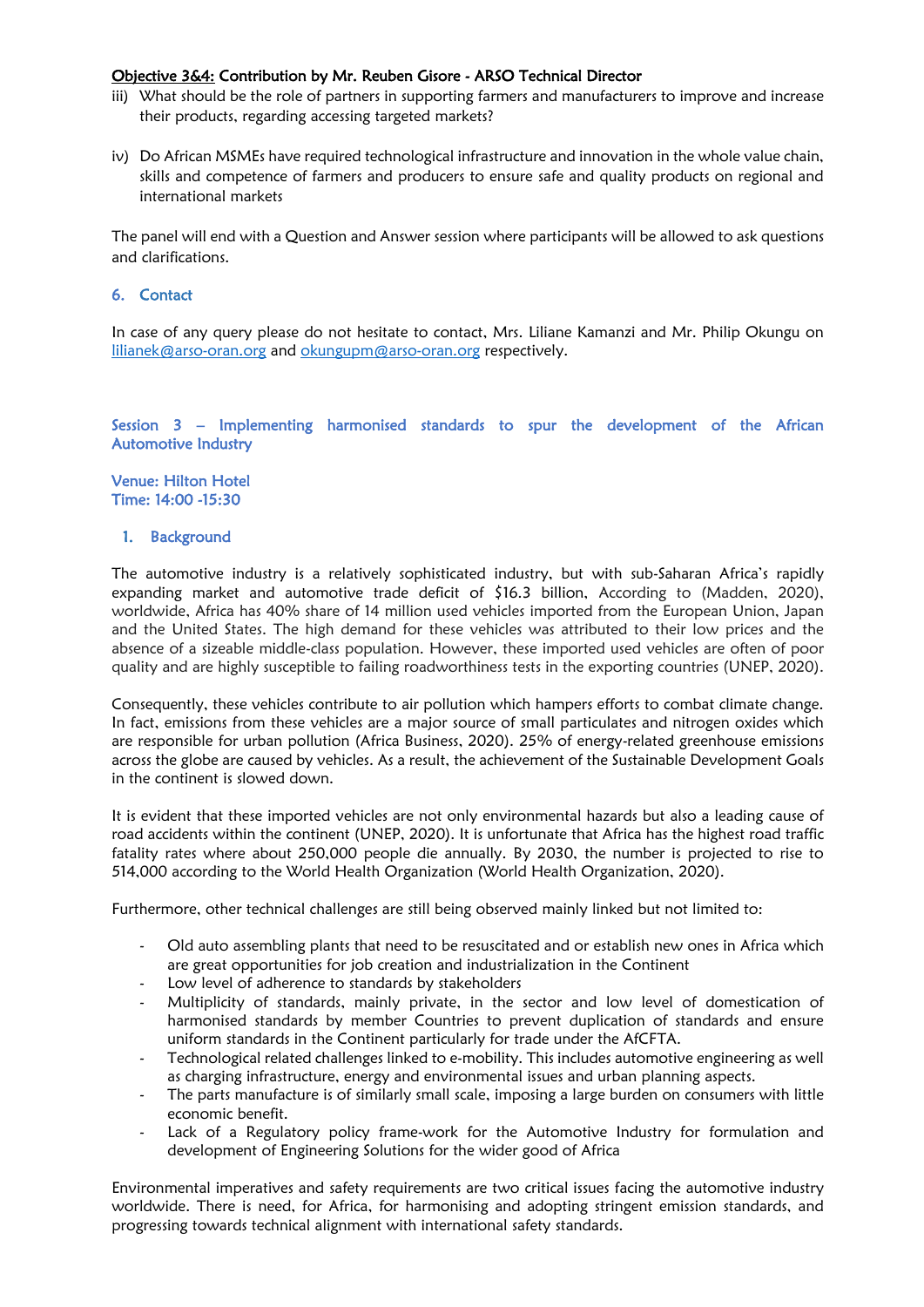It is important that ways are found to efficiently attract investment, which are more appropriate for lower income countries. Few larger countries such as Nigeria and Kenya have embarked on plans to develop domestic automotive production. Some of these plans run the risk of encouraging low volume, inefficient production which provides little value added or employment.

Moreover, what is required to develop the automotive industry in Africa as one of the key Sectors under the AfCFTA Agreement, is the broadening of the market through regional integration to allow for largescale productive investment through establishing a Common Regulatory Framework, and this is a combined and collective effort of all relevant stakeholders.

## 2. Role of harmonised Standards for the automotive industry within ARSO

ARSO harmonises standards for the automotive engineering technology industry through engagement of national and regional automotive stakeholders namely automotive manufacturers, assemblers, regulators, standardisers, fuels refiners and suppliers. In the harmonisation of these standards ARSO collaborates with Regional Economic Communities standards organs, the cooperation with the Tripartite Transport and Transit Facilitation Programme (TTTFP) is a testimony.

Harmonised standards are one of the ways for the elimination of tariff and non-tariff barriers to widen the markets for Africa's automotive industry under the AfCFTA by creating a reliable network of automotive components and strengthening environmental performance.

The AfCFTA Strategy for the African Automotive Manufacturing Sector indicates harmonised standards by ARSO as a core stone on the automotive sector growth.

It is in this regard that ARSO has partnered with various stakeholders, namely African Union (AUC), AfCFTA, AFREXIMBANK and Physikalisch-Technische Bundesanstalt (PTB) to harmonise standards for the development of the automotive sector.

Currently ARSO has harmonised 41 standards which are to be adopted and implemented by its Member States. These standards provide product requirements, specifications and supporting information for vehicle examiners, testing equipment and facilities and requirements for combinations of vehicles.

They were harmonised in the auspices of the ARSO Technical Committee 59 (ARSO/TC59) on Automotive technology and engineering.

#### Example of a few standards that were harmonized for automotive sector:

- 1. ARS 1355-1:2021, Vehicle Standards Specification for Vehicle Roadworthiness Part 1: Roadworthiness of vehicles already in use
- 2. ARS 1362-2021, Automotive Fuels—Unleaded Petrol-Requirements and test methods
- 3. ARS 1363-2021, Automotive Fuels—Diesel—Requirements and test methods
- 4. ARS 1370:2021, Transportation of dangerous goods by road
- 5. ARS 1371:2021, Cross border road transport management system (XB-RTMS)
- 6. ARS 1595:2021 Vehicle homologation
- 7. ISO/IEC 18013-1:2018, Information technology Personal identification ISO-compliant driving license — Part 1: Physical characteristics and basic data set
- 8. ISO/IEC 18013-2:2020, Information technology Personal identification ISO-compliant driving license — Part 2: Machine-readable technologies
- 9. SAE J1703:2019, Motor vehicle brake fluids
- 10. ARS/UNECE Regulation No. 36 Rev. 3:2008. Uniform provisions concerning the approval of large passenger vehicles with regard to their general construction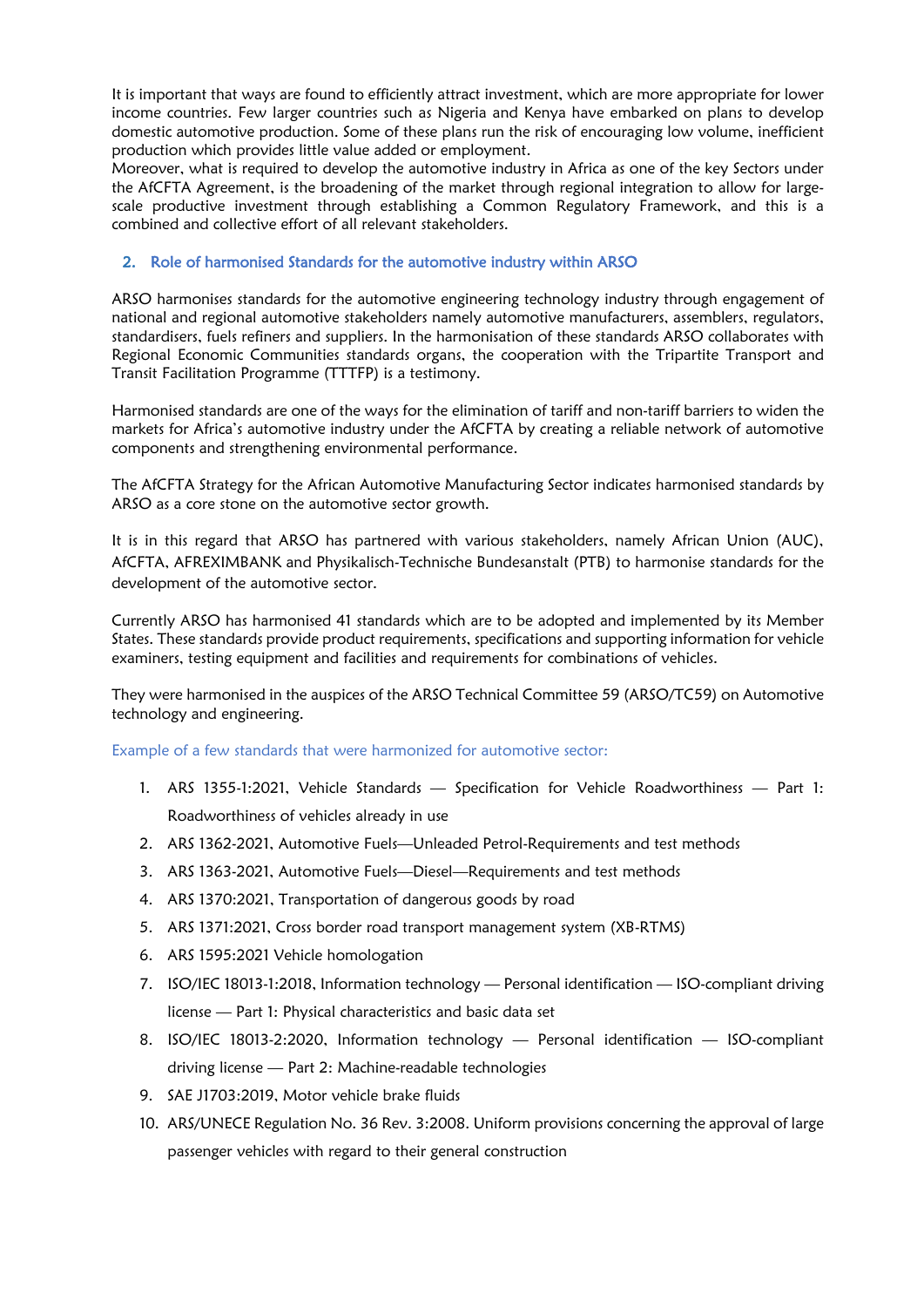11. ARS/UNECE R101REV.3:2013 concerning Uniform provisions concerning the approval of passenger cars powered by an internal combustion engine only, or powered by a hybrid electric power train

# 3. Purpose of session 3

This session is based on the fact that, although the automotive sector has a fairly long tradition in a few countries such as Egypt, Nigeria or South Africa, the African continent continues to play a peripheral role in an industry characterized by strong geographic concentration around key markets, and though, by global standards, the African market has largely untapped potential and is regarded as the last frontier of the automotive industry (Deloitte, 2018).

For creating more awareness on the importance of implementing harmonised standards by all sector players (manufacturers, policy makers for technical regulations, fuels refiners, inspection and licensing authorities etc.), through its major events, ARSO offers a platform for discussion on the topic where various experienced speakers present the current developments to stir up stakeholders' views and feedback.

This session also aims at creating a platform for discussion on issues around the automotive industry and put forward recommendations that will contribute to the development of the sector.

# 4. The Objective of this session

The Main objectives of this session are to offer an understanding of:

- (i) the current status of the Automotive Industry in Africa,
- (ii) the regulatory Framework challenges,
- (iii) the need for the effective Safe Automotive Value Chains,
- (iv) how standards and conformity Assessment facilitate the Manufacturing and trade in the sector for Africa
- (v) the current initiatives for better partnerships and cooperation.
- 5. Structure of the session and contribution guide for discussants

## 5.1 Moderator

Prof. Alex Dodoo, ARSO President-Elect/ Director General of Ghana Standards Authority.

## 5.2 Presentation by ARSO

Topic: "Implementing harmonised standards to spur the development of the African Automotive Industry" – Mrs. Nadine Umutoni

## 5.3 Discussants

- H.E. Mr. Endalew Mekonen, State Minister, Ministry of Trade and Regional Integration Government of the Federal Republic of Ethiopia
- Ms. Millicent Njuguna –Mwangi, Regional Manager BA & Food Services at the Intertek
- Mr. Ben Hedley, Senior Programme Manager, Commonwealth Standards Network (CSN) and Africa and Caribbean Engagement - BSI

## 5.4 Contribution guide for discussants

## Objective (i) and (ii): Contribution by H.E. Mr. Endalew Mekonen, State Minister, Ministry of Trade and Regional Integration Government of the Federal Republic of Ethiopia

- i) What could be the reasons for the high level of dependency on imports from outside Africa and how should all key players in the sector, tackle this issue especially manufacturers and assemblers.
- ii) On the issue of referencing standards in technical regulations as a way of easing cross border trade, do you think regulatory framework supports the manufacturing and growth of the automotive industry?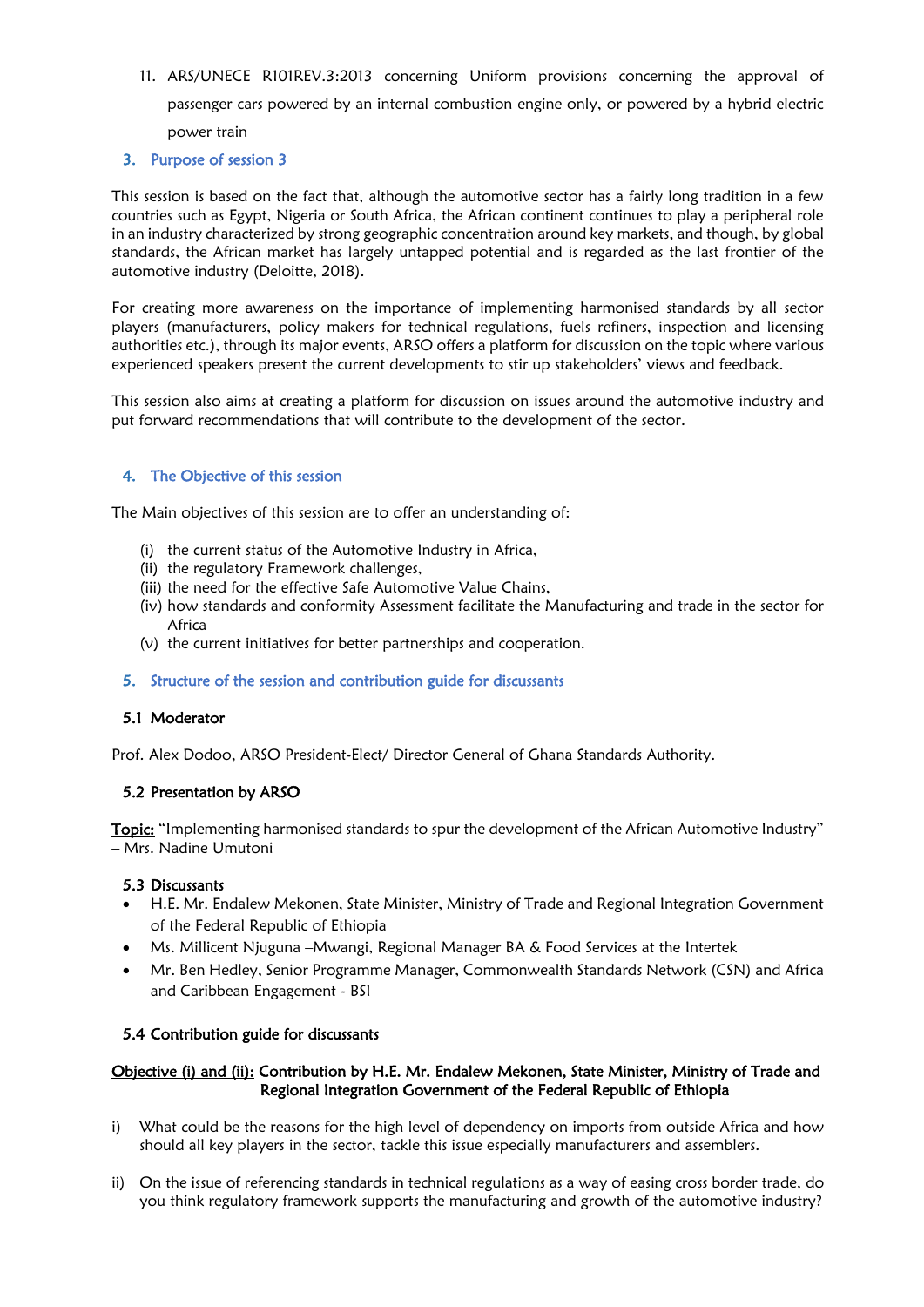## Objective (iii): Contribution by INTERTEK - Millicent Njuguna –Mwangi, Regional Manager BA & Food Services

- i) What can be done to provide required facilities and infrastructure for investors in charging stations and associated services among others as Africa's rollout of e-mobility programmes.
- ii) As INTERTEK has the Total Quality Assurance programme, what does INTERTEK do in to support manufacturers?

### Objective (iv) and (v): Mr. Ben Hedley, Senior Programme Manager, Commonwealth Standards Network (CSN) and Africa and Caribbean Engagement - BSI

i) As involved in cross continent cooperation, how do you collaborate with different stakeholders in the automotive industry in cognisance of different value chains within the sector?

The panel will end with a Question and Answer session where participants will be allowed to ask questions and clarifications.

#### 7. Contact

In case of any query please do not hesitate to contact, Mrs. Nadine Umutoni and Mr. Philip Okungu on [nadineu@arso-oran.org](mailto:nadineu@arso-oran.org) and [okungupm@arso-oran.org](mailto:okungupm@arso-oran.org) respectively.

### Session 4 – The Role of Sustainability Standards and Eco-Certification in promoting Sustainable development and Trade.

Venue: Hilton Hotel Time: 16:00 - 17:00

1. Background

There is currently a rapid shift towards Sustainable Consumption and Production (SCP) patterns, which are intended to promote social and economic development within the carrying capacity of ecosystems as per the UN 2015 SDG 2030, SDG 12, guidelines on Responsible consumption and production, which is key to sustainable development, and regional & international cooperation.

The 2030 Agenda, with its far-reaching and ambitious vision with its 17 sustainable development goals (SDGs) and 169 targets listed as "universal policy agenda", covering a wide range of interrelated Sustainability issues, such as transitioning to low-carbon economies, increasing production and consumption in a sustainable manner, conserving biodiversity, building human resource capacity, forging strong partnerships between stakeholders and tackling regional problems collaboratively, and addressed in various Goals.

For Africa, under its Aspiration 1, Agenda 2063, is aspiring for a Prosperous continent "Based on Inclusive Growth and Sustainable Development, while ensuring that "the environment and ecosystems are healthy and preserved, and with climate resilient economies and communities" and advocating for strategies to ensure that "Africa participates in global efforts for climate change mitigation that support and broaden the policy space for sustainable development on the continent" while speaking with "one voice and unity of purpose in advancing its position and interests on climate change".

The two Agendas see trade as an engine for inclusive economic growth and poverty reduction, but one challenge is how to make trade become a 'sustainable engine', with a focus on internalising social, economic and environmental concerns in trade and value chains managements, taking into account social and environmental requirements in the production process.

In response, therefore, the trade and standardisation community have **ushered in new set of standards, the** Voluntary Sustainability Standards (VSS) comprising eco-certification schemes, labelling programs and private standards (like Fairtrade, Rainforest Alliance and Organic certification, and ARSO's Eco Mark Africa) as voluntary guidelines, used by producers, manufacturers, traders, retailers, and service providers to demonstrate their commitment to good environmental, social, ethical, and food safety practices, in line with the SCP patterns.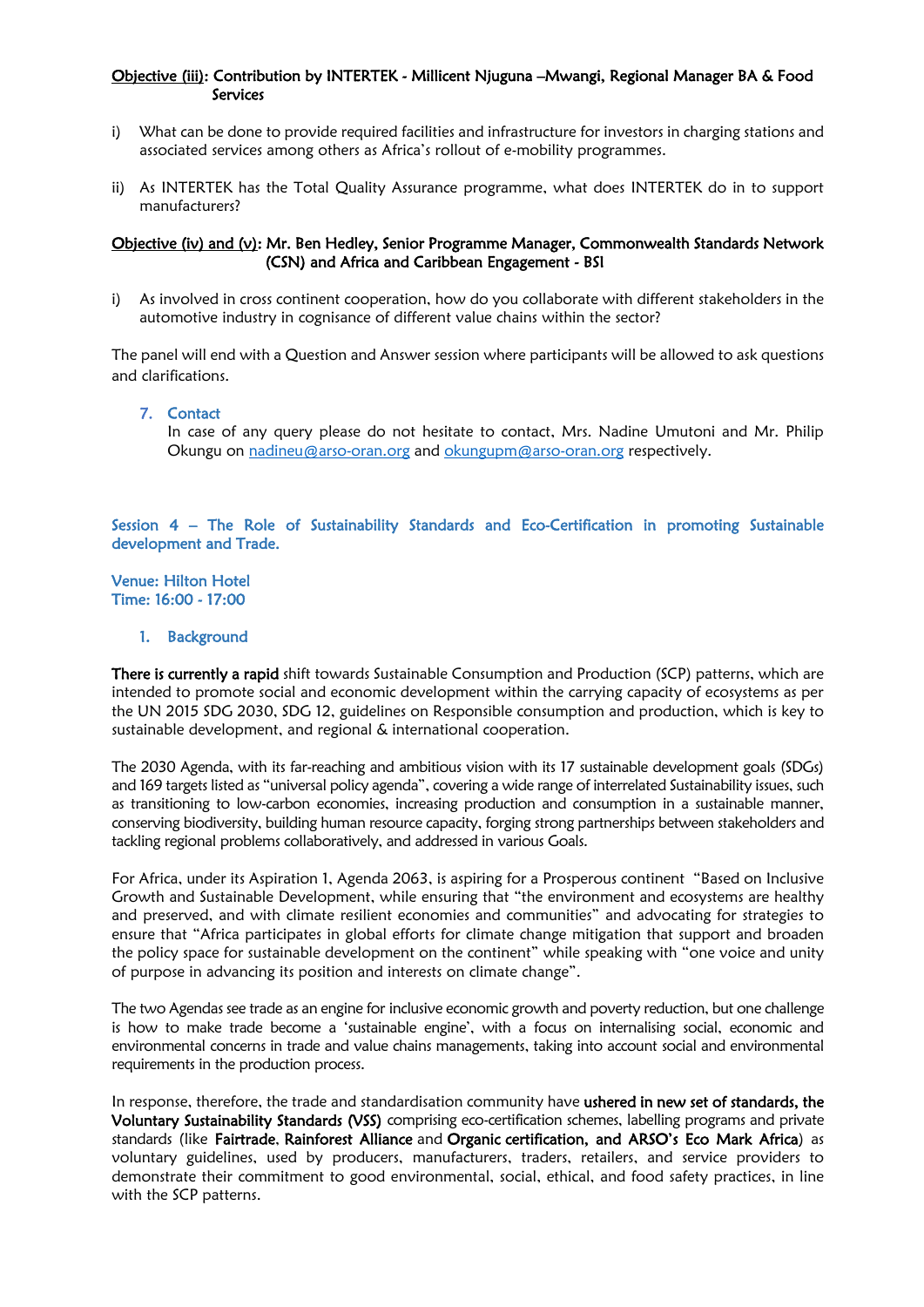VSS come with the opportunity to make Trade more sustainable and governance of value chains in a way which enhances economic, social and environmental 'upgrading', i.e. a process by which negative social and environmental consequences are addressed and which contributes to better protection of social and environmental standards.

## 2. Role of harmonised Sustainability Standards

For Africa the 2002 Johannesburg Summit held in line with the Global Marrakech SCP process, called for the development of a 10-Year Framework of Program (10-YFP) in support of regional and national initiatives to accelerate the shift towards SCP patterns, and recommended development of the African Eco Labelling Mechanism, currently the Eco Mark Africa, to be developed by ARSO and which was launched in May 2018. Eco Mark Africa aims to facilitate the Certification of goods and services and assist African producers to access local, regional and international markets for sustainably produced goods and services, and promote Small and Medium Sized Enterprises (SMEs) to get certified and access markets.

For the operation of the Eco Mark Scheme, ARSO has harmonised several Agricultural Sustainability Standards, in addition three standards on sustainable Cocoa, and six African Sustainability Standards on fisheries, forestry, tourism, tilapia and the African catfish. The Scheme is based on a performance maturity model and through which companies and especially SMEs can be certified at a low performance level (bronze) and upgraded and certified to a higher performance level (silver, gold or platinum) as their performance improves. Currently, ARSO in cooperation with United Nations Forum on Sustainability Standards (UNFSS) has developed an African Continental platform on Voluntary Sustainability to promote the cooperation with national governments to launch national platforms on sustainability standards.

They were harmonised in the auspices of the ARSO Technical Committee 59 (ARSO/TC59) on Automotive technology and engineering.

Example of a few standards that were harmonized for agriculture and food product

- 1. ARS AES 1 2014 Agriculture Sustainability and eco-labelling Requirements
- 2. ARS AES 2\_2014 Fisheries Sustainability and eco-labelling Requirements
- 3. ARS AES 3 2014 Forestry Sustainability and eco-labelling-Requirements
- 4. ARS AES  $4\overline{2}$  2014 Tourism Sustainability and eco-labelling Requirements
- 5. ARS AES  $5\overline{2}$  2014 Aquaculture African catfish Sustainability and eco-labelling Requirements
- 6. ARS AES 6 2014 Aquaculture Tilapia Sustainability and eco-labelling Requirements

It is in this regard, ARSO has partnered with UNECA to harmonise standards for the promotion of sustainable production and consumption.

At the International Level, has developed the ISO SDG TOOL, through which it presents, how for each goal, ISO standards contribute to the SDGs, including the SDG 12.

#### 3. Purpose of Session 4

The purpose of this session is to make African stakeholders aware of the current developments in the field and encourage them to take action to make the world more sustainable and recommend the tools to do so.

## 4. The Objective of Session

#### The Main objectives of this session are to:

- (i) Offer platform for the discussions on the SCP Patterns and the influence of standardisation, especially the Sustainability Standards and Certifications and the initiatives by different stakeholders and the standardisation community (ARSO, ISO and Fairtrade).
- (ii) Highlight the importance of Sustainability Standards and Eco- Certification in the value chain management and Market Access and why they remain key elements for competitiveness in global business relations and interlinkages, and policy tools in Planet/Climate action.
- (iii) Highlight the possibilities and limitations (potentials and constraints) of VSS in making trade more sustainable, in particular with regards to developing countries development opportunities and Consumers demand for environment-friendly products.
- (iv) Create awareness on the Sustainability Standards and Certifications and their role as engines for promotion of sustainability-related products, sustainable Trade social development, and environmental conservation.
- 5. Structure of the session and contribution guide for discussants
- 5.1 Moderator